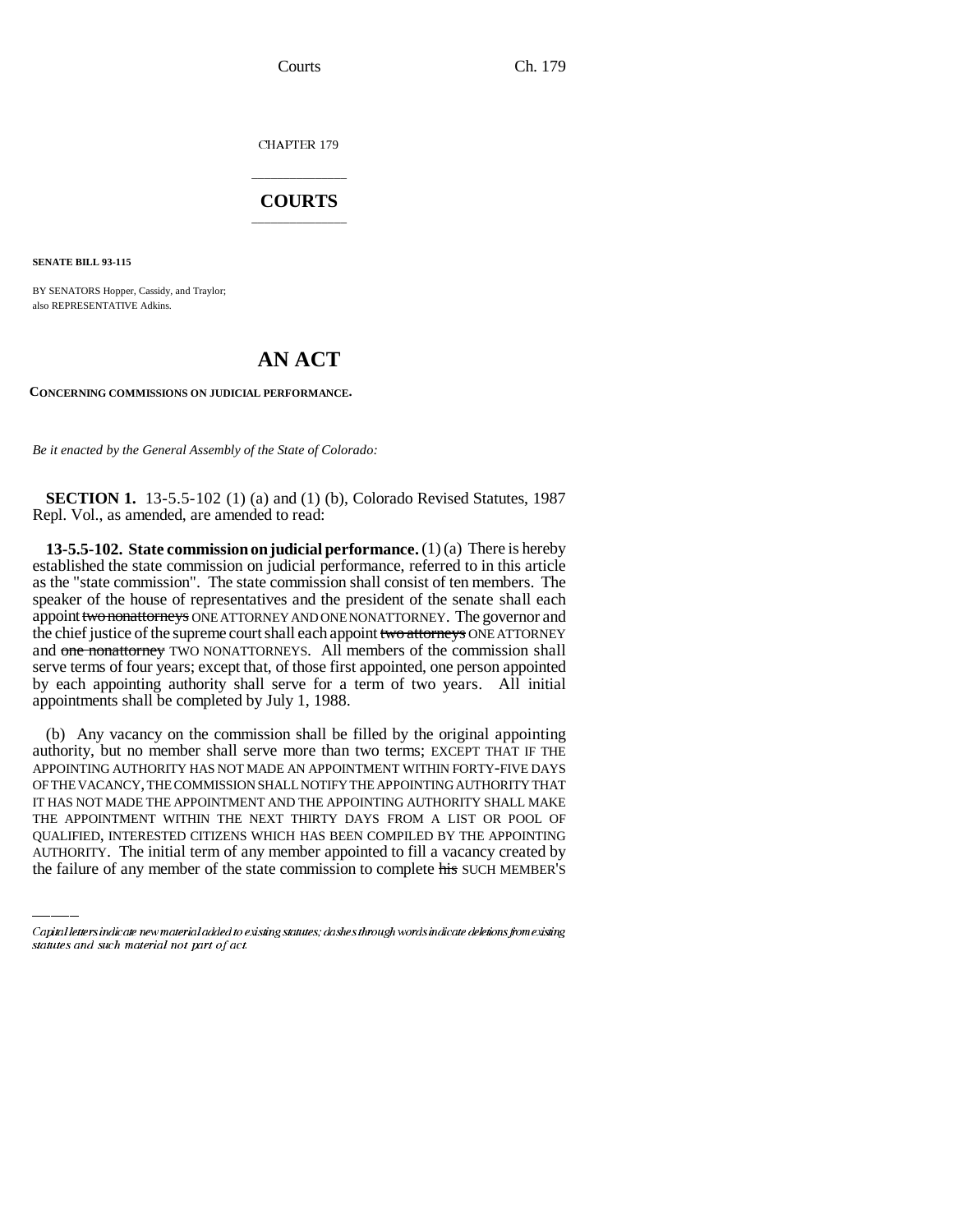term shall expire when the term of the departed member would otherwise have expired. Justices and judges actively performing judicial duties may not be appointed to serve on the state commission. Retired justices and judges are eligible to be appointed as attorney members; except that no retired justice or judge may be assigned or appointed to perform judicial duties while serving on the state commission.

**SECTION 2.** 13-5.5-103 (1) (k), Colorado Revised Statutes, 1987 Repl. Vol., as amended, is amended, and the said 13-5.5-103 (1) is further amended BY THE ADDITION OF A NEW PARAGRAPH, to read:

**13-5.5-103. Powers and duties of the state commission.** (1) In addition to other powers conferred and duties imposed upon the state commission by this article, the state commission has the following powers and duties:

(k) To promulgate, subject to approval by the supreme court, rules necessary to implement AND EFFECTUATE the provisions of this article, INCLUDING RULES TO BE FOLLOWED BY THE DISTRICT COMMISSIONS;

(l) TO DEVELOP PROCEDURES FOR THE REVIEW OF THE DELIBERATION PROCEDURES ESTABLISHED BY THE DISTRICT COMMISSIONS. THE STATE COMMISSION SHALL NOT HAVE THE POWER OR DUTY TO REVIEW ACTUAL DETERMINATIONS MADE BY THE DISTRICT COMMISSIONS.

**SECTION 3.** 13-5.5-104 (1) (a) and (1) (b), Colorado Revised Statutes, 1987 Repl. Vol., as amended, are amended to read:

**13-5.5-104. District commission on judicial performance.** (1) (a) There is hereby established in each judicial district a district commission on judicial performance, referred to in this article as the "district commission". The district commission shall consist of ten members. The speaker of the house of representatives and the president of the senate shall each appoint two nonattorneys ONE ATTORNEY AND ONE NONATTORNEY. The governor and the chief justice of the supreme court shall each appoint two attorneys ONE ATTORNEY and one nonattorney TWO NONATTORNEYS. All members of the commission shall serve terms of four years; except that, of those first appointed, one person appointed by each appointing authority shall serve for a term of two years. All initial appointments shall be completed by July 1, 1989. THE APPOINTING AUTHORITY MAY REMOVE MEMBERS OF THE DISTRICT COMMISSIONS FOR CAUSE.

(b) Any vacancy on the commission shall be filled by the original appointing authority, but no member shall serve more than two terms; EXCEPT THAT IF THE APPOINTING AUTHORITY HAS NOT MADE AN APPOINTMENT WITHIN FORTY-FIVE DAYS OF THE VACANCY, THE COMMISSION SHALL NOTIFY THE APPOINTING AUTHORITY THAT IT HAS NOT MADE THE APPOINTMENT AND THE APPOINTING AUTHORITY SHALL MAKE THE APPOINTMENT WITHIN THE NEXT THIRTY DAYS FROM A LIST OR POOL OF QUALIFIED, INTERESTED CITIZENS WHICH HAS BEEN COMPILED BY THE APPOINTING AUTHORITY. The initial term of any member appointed to fill a vacancy created by the failure of any member of the district commission to complete his SUCH MEMBER'S term shall expire when the term of the departed member would otherwise have expired. Justices and judges actively performing judicial duties may not be appointed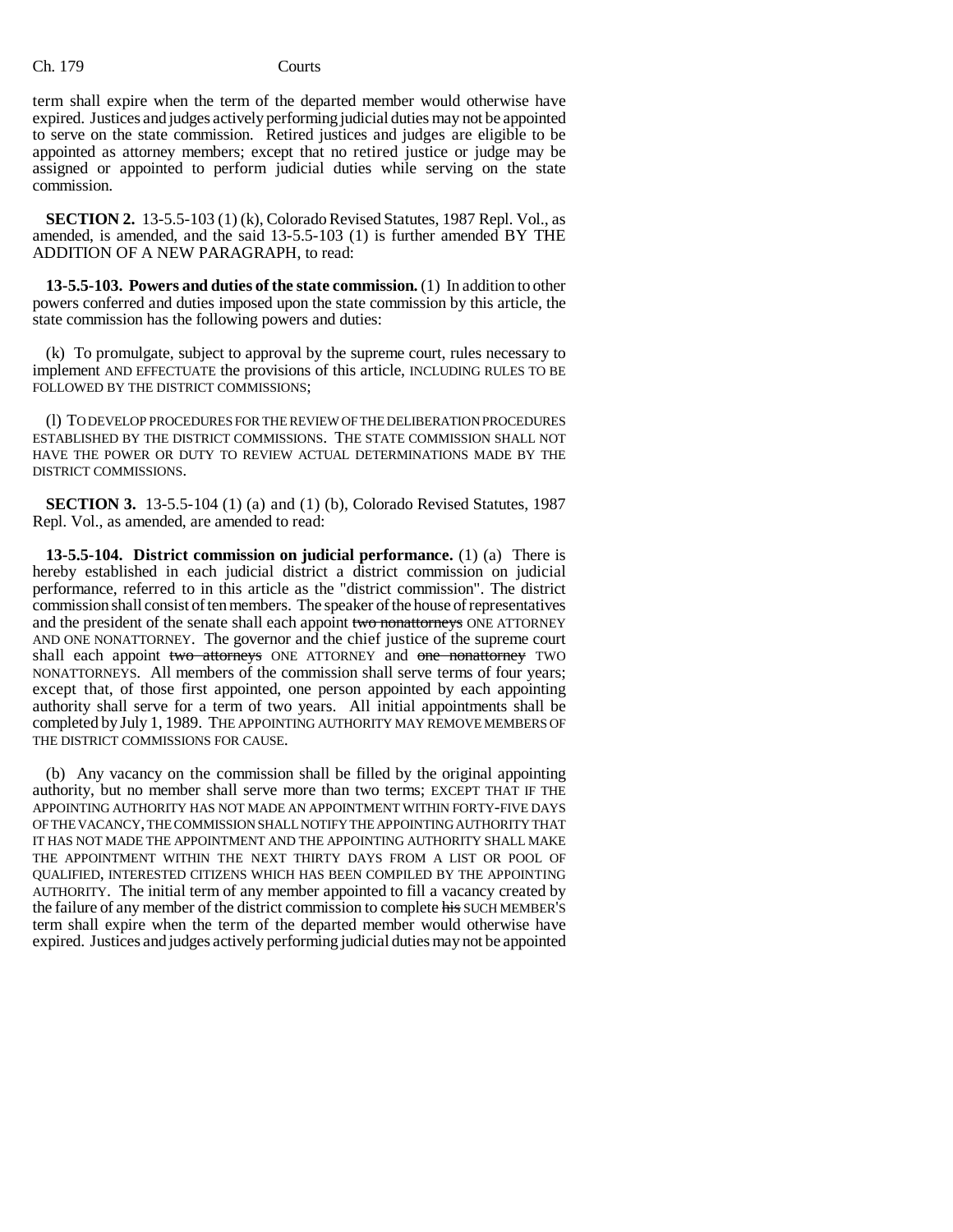to serve on the district commission. Retired justices and judges are eligible to be appointed as attorney members; except that no retired justice or judge may be assigned or appointed to perform judicial duties while serving on the district commission.

**SECTION 4.** 13-5.5-105, Colorado Revised Statutes, 1987 Repl. Vol., as amended, is amended to read:

**13-5.5-105. Powers and duties of district commissions.** (1) In addition to other powers conferred and duties imposed upon a district commission by this article, a district commission has the following powers and duties SUBJECT TO AND IN CONFORMITY WITH THE RULES PROMULGATED BY THE STATE COMMISSION AND THE STATE COMMISSION'S REVIEW OF DELIBERATION PROCEDURES PURSUANT TO SECTION 13-5.5-103 (1) (l):

(a) To distribute questionnaires and interview judges and other appropriate persons under the state commission's direction; and

(b) To produce and distribute to the public a narrative profile on each district and county judge subject to retention election.

**SECTION 5.** 13-5.5-106 (1) (a), (1) (c), (2) (a), and (2) (c), Colorado Revised Statutes, 1987 Repl. Vol., as amended, are amended to read:

**13-5.5-106. Recommendations on retention of justices and judges.** (1) (a) The state commission shall conduct an evaluation of each justice of the supreme court and each judge of the court of appeals whose term is to expire following the next general election but not before July 1, 1989. Evaluations shall be completed and the narrative profile prepared for communication to the appellate justice or judge no later than thirty FORTY-FIVE days prior to the last day available for the appellate justice or judge to declare his SUCH JUSTICE'S OR JUDGE'S intent to stand for retention. The appellate justice or judge shall have the opportunity to meet with the state commission or otherwise respond to the evaluation no later than ten days following his SUCH JUSTICE'S OR JUDGE'S receipt of such evaluation. If such meeting is held or response is made, the state commission may revise its evaluation.

(c) The state commission shall release the narrative profile, the recommendation, and any other relevant information to the public no later than thirty SIXTY days prior to the retention election.

(2) (a) The district commission shall conduct an evaluation of each district and county judge whose term is to expire following the next general election but not before July 1, 1989. Evaluations shall be completed and the narrative profile prepared for communication to the judge no later than thirty FORTY-FIVE days prior to the last day available for the judge to declare his SUCH JUDGE'S intent to stand for retention. The judge shall have the opportunity to meet with the district commission or otherwise respond to the evaluation no later than ten days following his SUCH JUDGE'S receipt of such evaluation. If such meeting is held or response is made, the district commission may revise its evaluation.

(c) The district commission shall release the narrative profile, the recommendation,